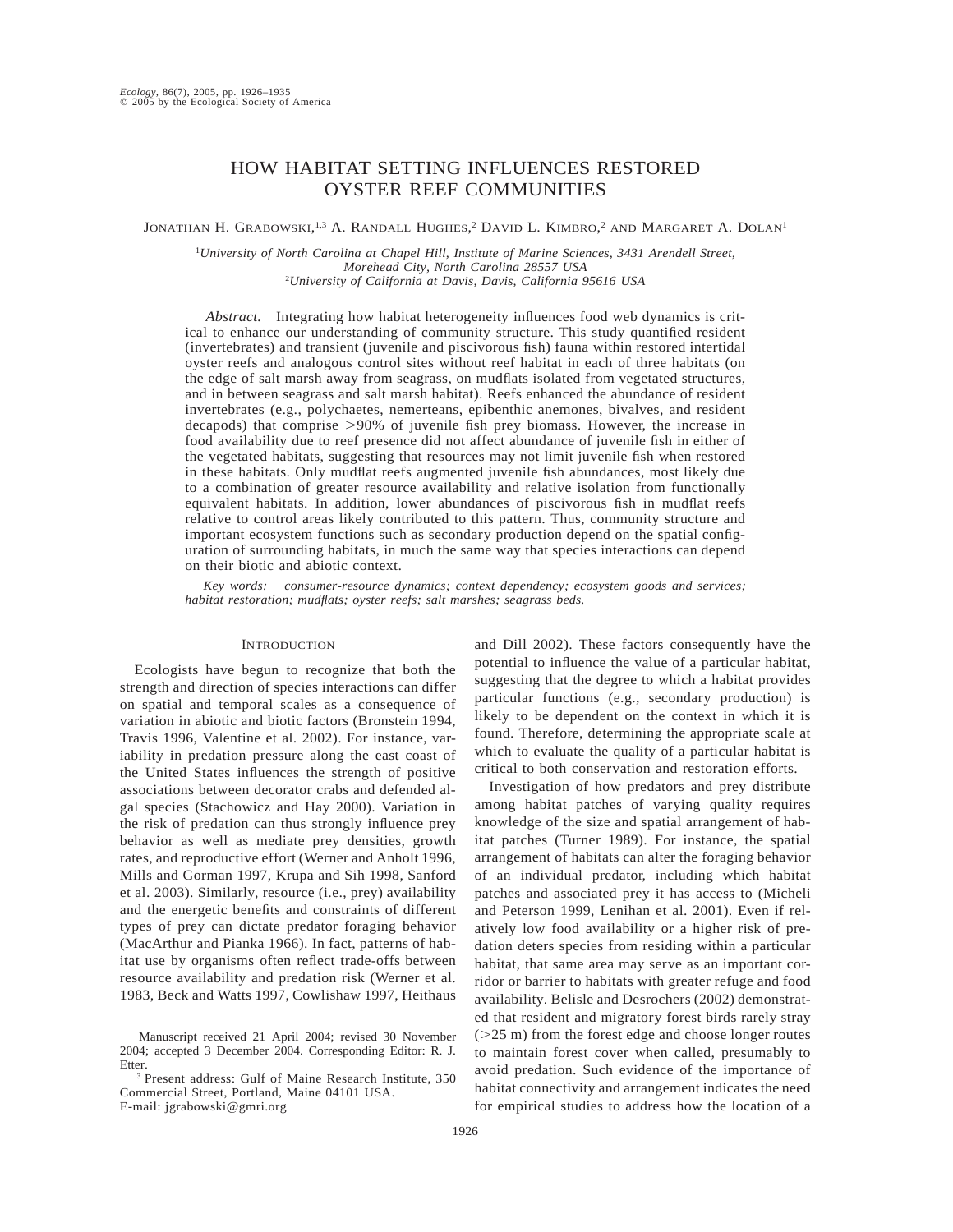habitat influences predator–prey dynamics across multiple trophic levels.

Physical factors such as water and air currents influence transport and exchange of particles and organisms among interconnected habitats, which subsequently can mediate community structure in recipient habitats (Polis et al. 1997). Within temperate estuaries, the ebbing tide requires most fish species that forage in intertidal habitats at high tide to relocate to nearby subtidal areas as these intertidal habitats emerge from the water. If the availability of prey resources or predator regimes of adjacent subtidal and intertidal habitats differs, the setting in which a particular intertidal habitat is located may affect the distribution and abundance of organisms within it and thus the overall function of that habitat. In estuaries, complex habitats such as salt marshes or mangroves, seagrass beds, and oyster reefs exist in combination with unstructured sand and mud bottom. Linkages among these estuarine habitats affect prey mortality and growth (Robbins and Bell 1994, Irlandi and Crawford 1997, Micheli and Peterson 1999). For instance, blue crabs utilize seagrass beds as corridors to access oyster reefs and consume hard clams, so that hard clam survivorship is reduced on reefs that are adjacent to seagrass habitat and indirectly connected to salt marshes where crab densities are greater (Micheli and Peterson 1999). Although oyster reefs recently have been recognized as important habitat for fish and mobile crustaceans (Coen et al. 1999, Lenihan et al. 2001), it is uncertain how the setting of an oyster reef influences interactions among piscivorous fish, juvenile fish, and resident epifaunal and infaunal communities. Oyster reef restoration efforts that are attempting to recover ecosystem goods and services such as nursery habitat for juvenile fish should consider if these functions are dependent upon where an oyster reef is located.

Restoration projects provide an ideal opportunity to test how the adjacency of differing habitats influences community structure and habitat quality. Our understanding of how estuarine and marine communities are structured is still evolving as degradation from destructive fishing practices, removal of top predators, land development, and reduced water quality continue to threaten the integrity of these habitats (Jackson et al. 2001). The capacity of marine habitat preservation to sustain provision of ecosystem goods and services is imperiled by dramatic alterations in the environmental and biological quality of coastal ecosystems (Hobbs and Harris 2001). In fact, habitat recovery from impairment is often inhibited after such severe disturbances, so that habitat restoration may be the only viable solution. Therefore, restoration experiments must identify the mechanisms that structure ecological communities and maintain the provision of ecosystem goods and services.

Intertidal oyster reefs are typically located in three habitats in coastal North Carolina: on the fringes of salt marshes with seagrass habitat on the lower end (i.e., ''seagrass''), on points extending outward from the edge of salt marsh habitat (i.e., ''salt marsh''), and on sandy and muddy bars isolated from vegetated habitats (i.e., ''mudflat'') (Bahr and Lanier 1981). In this study, we restored intertidal oyster reefs in each of these settings to determine how the habitat in which a reef is restored influences abundances of piscivorous fish, juvenile fish, and resident invertebrates. In particular, we tested whether habitat influences resource availability (prey and refuge) and predatory risk (piscivorous fish abundance). We also investigated the collective effects of reef presence, habitat setting, resource availability, and predatory risk on patterns of juvenile fish abundance within shallow estuaries. Thus, the restoration of reef habitat permitted an investigation of the effects of reef location on community structure within oyster reefs.

## METHODS

## *Study site*

Restoration of reef habitat occurred at four sites in Middle Marsh, which is a series of seagrass beds, salt marshes, and mudflats located in Back Sound, Carteret County, North Carolina (Fig. 1; Appendix A). Reefs were constructed during July 1997 using oyster shell provided by the North Carolina Division of Marine Fisheries (NC-DMF). Each reef was constructed with  $\sim$ 4.5 m<sup>3</sup> ( $\sim$  60 bushels) of oyster shell, resulting in final dimensions of  $5 \times 3 \times 0.30$  m. Natural intertidal reefs in this region of coastal North Carolina range from below this size to much longer (i.e., up to  $\sim$ 100 m) and wider (i.e., up to  $\sim$ 10 m) reefs, though our restored reefs are similar in proportion to several of the natural intertidal reefs in Middle Marsh. We also selected a size that is similar to that of intertidal reefs constructed by local managers and advocacy groups attempting to recover ecosystem goods and services such as biofiltration and nursery habitat. Our restored reefs emerged completely from the water at low tide, corresponding to the tidal height of regional intertidal oyster reefs (the base of the reefs are  $\sim 0.1$  m above the mean low tide line). At each site, we identified two locations separated by at least 50 m in each of three habitats, and then randomly chose one of the locations in each habitat in which to construct the experimental oyster reefs (12 reefs total): (a) with the longer reef edge abutting the fringe of *Spartina alterniflora* marsh habitat and directly adjacent to subtidal seagrass habitat (mixed beds of *Halodule wrightii* and *Zostera marina*), (b) with the longer reef edge abutting the salt marsh fringe and adjacent to mud bottom (isolated from seagrass habitat  $by > 50$  m), and (c) on mud bottom isolated from either vegetated habitat by  $>50$  m). Thus, the reefs could be compared to the corresponding controls without experimental reefs in each habitat (12 controls total) to determine how restoring reef habitat affected fish (pi-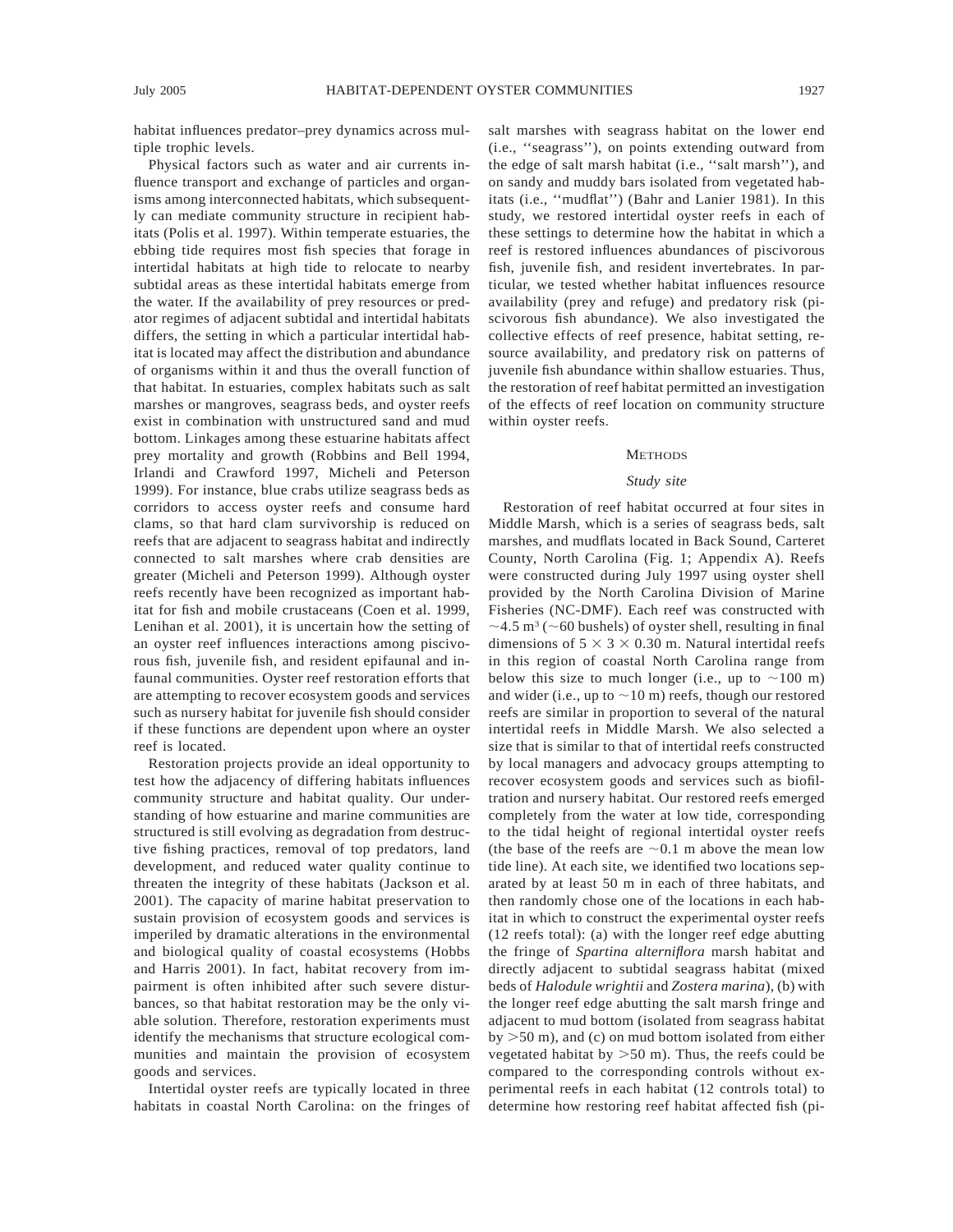

FIG. 1. Study location (left graph): Middle Marsh, situated in Back Sound, Carteret County, North Carolina, USA. Location (top right graph) of the four sites within Middle Marsh where reefs were restored. Diagram (bottom right graph) of a particular site. Restored reefs and controls without reef habitat were sampled in each of three different habitats: SM indicates a reef on the edge of salt marsh isolated from seagrass habitat, and CSM indicates a control station within this habitat; MF indicates a reef on a mudflat without either vegetated habitat present, and CMF marks the location of a mudflat control station; SG indicates a reef on the edge of a seagrass bed and salt marsh, and CSG marks a control station within this habitat.

scivorous and juvenile) and invertebrate utilization patterns within each habitat.

# *Resource availability*

Sampling of resident invertebrates was conducted to quantify and compare resource availability for juvenile fish on reefs and controls in each habitat. Sampling was conducted semiannually in the winter (December 1997 and 1998) and summer (June 1998 and 1999) to sample just after peaks in spring and fall settlement occur. During each sampling period, two randomly chosen 0.25-m2 plots within each reef and control site were sampled by excavating the top 10 cm of subsurface material. Prior to excavation, each 0.25-m<sup>2</sup> plot was subsampled in its center for polychaetes and amphipods with a 15 cm diameter core to a depth of 10 cm. Polychaetes and amphipods in core samples were sieved with a 0.5-mm mesh sieve, then preserved in 10% formalin, and identified and quantified in the laboratory. Unattached invertebrates and fish (except for polychaetes and amphipods) from each  $0.25 \text{--} m^2$  plot were sieved on 1-mm mesh sieves, separated from the remaining coarse material, preserved in 10% formalin, and identified and quantified in the laboratory. Sample plots where excavation had already occurred during a previous sampling date were excluded from later sampling events, and data from the two samples within each plot during a sampling date were pooled. Cluster

shell, defined as planted shell containing at least two living oysters that extend vertically upward  $>5$  cm, was weighed to provide a measure of habitat complexity as a proxy for potential refuge availability. Cluster shell is considered a measure of potential refuge availability because it correlates positively with the amount of vertical relief and physical complexity of the reef (Meyer et al. 1996).

#### *Juvenile fish*

Trap sampling was conducted to assess abundance patterns of juvenile fish. Sampling was conducted with minnow traps (44.5 cm long  $\times$  24.3 cm diameter with 5-mm mesh screen and  $\sim$  2.5-cm openings on two opposing sides) and modified Morton fish traps (0.7 m long  $\times$  0.6 m wide  $\times$  0.25 m high, with steel rebar frames and 5-mm nylon mesh walls containing two opposing 7 cm diameter tunnel openings). Unbaited traps were used to avoid potential biases associated with bait scent plumes attracting fish from outside of a particular habitat. Sampling was conducted monthly during the day and at night from April through November in 1998 and 1999. Trap sampling was discontinued from December through March because of the relative scarcity of juvenile fish and mobile invertebrates within shallow, estuarine waters during this time period. Two traps of each type were deployed on each reef and control site near the full moon of each month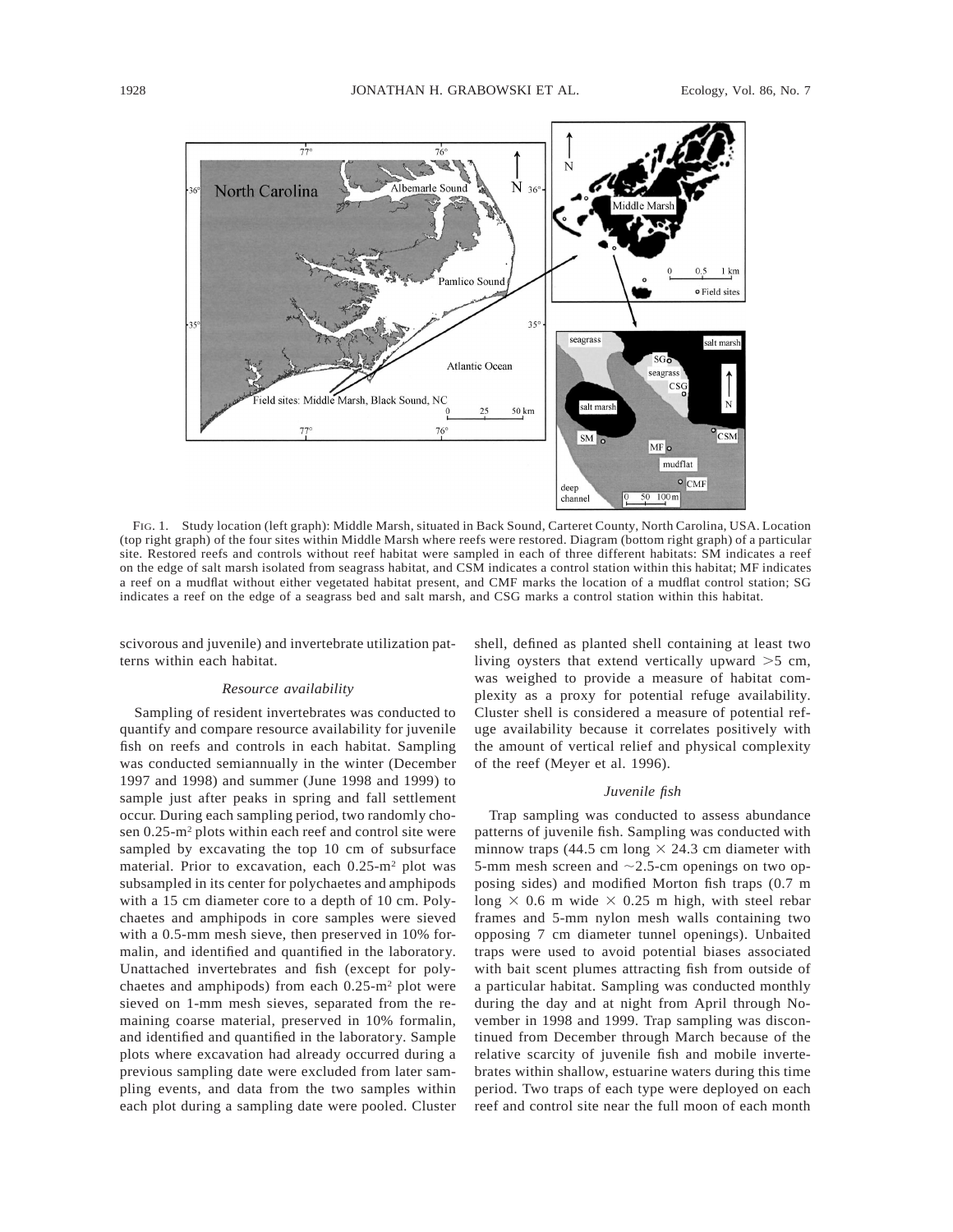during the sampling period. Traps were deployed at midflood tide and retrieved approximately six hours later at midebb tide. During retrieval, each captured organism was identified to species, quantified, measured, and released.

## *Piscivorous fish*

Gill nets (10 m long  $\times$  1.5 m tall; 7.5 cm maximum slit opening) were utilized to sample piscivorous fish. Gill nets were stretched from the corner of the reef or control plot along the 5 m wide edge and then continuing along the 3 m edge on the downstream side of the flood tide. Nets were oriented with the current so that they opened during the flood tide when greatest catch rates were expected (J. Grabowski, *personal observation*). Gill nets were deployed at midflood tide and retrieved six hours later, midway on the ebb tide. Gill net sampling occurred monthly both during the day and at night from April through November in 1998 and 1999. Similar to trap sampling, gill net sampling was not conducted in December through March because colder water temperatures preclude fish from using shallow water habitats (J. Grabowski, *personal observation*). All captured fish were identified, measured, and weighed.

#### *Statistical analyses*

The effects of season (summer vs. winter), habitat (salt marsh, mudflat, or seagrass), and reef presence on the density of the five most abundant categories of resident invertebrates collected during core and 0.25 m2 resident invertebrate sampling were analyzed collectively using multivariate analysis of variance (MANOVA) and then separately using analysis of variance (ANOVA) for each response variable (Underwood 1981). The effect of habitat on cluster shell mass in June 1999 was tested using a one-factor ANOVA. Although trap sampling for juvenile fish abundances was conducted during the day and in the evening, trap sampling attempted at night was inefficient (Grabowski 2002), so we excluded night sampling data from our analyses. Because gill net efficiency may differ with time of day, we only included night-sampling data in our analyses (when fish detection and avoidance of gill nets are likely lower). The effects of month, habitat, and reef presence on the abundance of piscivorous fish sampled by gill nets and juvenile fish caught in traps were tested using separate three-way ANOVAs for each of the two response variables (piscivorous and juvenile fish). We also analyzed both of the fish abundance data sets separately with repeated-measures ANOVAs, but did not present these results because qualitative comparison of each pair of analyses (standard three-way ANOVA vs. repeated-measures ANOVA) was identical for both response variables. All data sets were tested for heterogeneity of variances for each main effect using Cochran's test (Underwood 1981). Heterogeneous data were transformed using root transformations until variance groups of transformed data were homogeneous. Student-Newman-Keuls (SNK) post hoc tests were conducted for all significant interactions and main effects with more than two levels. The SNK post hoc test was selected because the experiment was balanced in design with a priori predictions and fixed factors (Day and Quinn 1989).

## **RESULTS**

## *Prey resource availability*

Patterns of resource availability were largely influenced by reef presence. Invertebrates were divided into five functional groups based on their morphologies and similarities as fish prey: (1) soft-bodied infauna (i.e., polychaetes, nemerteans, and epibenthic anemones); (2) bivalves other than oysters; (3) gastropods; (4) resident decapods; and (5) arthropods other than decapods (i.e., amphipods, isopods, tanaids, and chironomids). The results of the MANOVA on the densities of the five prey groups were significant for the effects of season, habitat, and reef presence (Wilks' lambda test: *P*  $< 0.05$  for all main effects); therefore, we proceeded with separate ANOVAs for each of the five response variables. ANOVA of the effects of season, habitat setting, and reef presence on combined densities of polychaetes, nemerteans, and epibenthic anemones revealed no significant interactions or main effects at  $P = 0.05$ . However, variance in polychaete size was very large, so total soft-bodied infauna biomass was also analyzed (Appendix A). Biomass of soft-bodied infauna was 30.4% higher in the summer than in the winter  $(F_{1,84})$  $= 6.3, P = 0.01$ ; Fig. 2a [left]) and 436% higher on reefs than controls  $(F_{1,84} = 30.7, P < 0.0001; \text{ Fig. 2a})$ [right]), but did not differ with habitat ( $F_{2,84} = 1.1$ , *P*  $= 0.33$ .

The effects of reef presence and season on gastropod densities were similar to, yet more pronounced than, those for soft-bodied infauna (Appendix A). Gastropod densities were 175% higher in the winter than during the summer  $(F_{1,84} = 10.9, P = 0.001;$  Fig. 2b [left]), and reef presence increased gastropod densities by 1058% over control densities  $(F_{1,84} = 56.0, P \le 0.0001;$ Fig. 2b [right]). There was also a nonsignificant trend of greater gastropod densities on mudflats than the other habitats ( $F_{2,84} = 2.5$ ,  $P = 0.09$ ).

In contrast to the results for polychaetes and gastropods, densities of bivalves other than oysters were influenced by both habitat setting and reef presence (Appendix A). ANOVA revealed a two-way interaction between habitat and reef presence ( $F_{2,84} = 11.2$ ,  $P$  < 0.0001; Fig. 2c). SNK post hoc tests indicated that bivalve densities were augmented by reef presence only on mudflats; densities on mudflat reefs were 348% greater than on mudflat controls. Reef presence on mudflats also increased bivalve densities relative to salt marsh or seagrass reefs. There was no difference in control densities among all three habitats. Neither of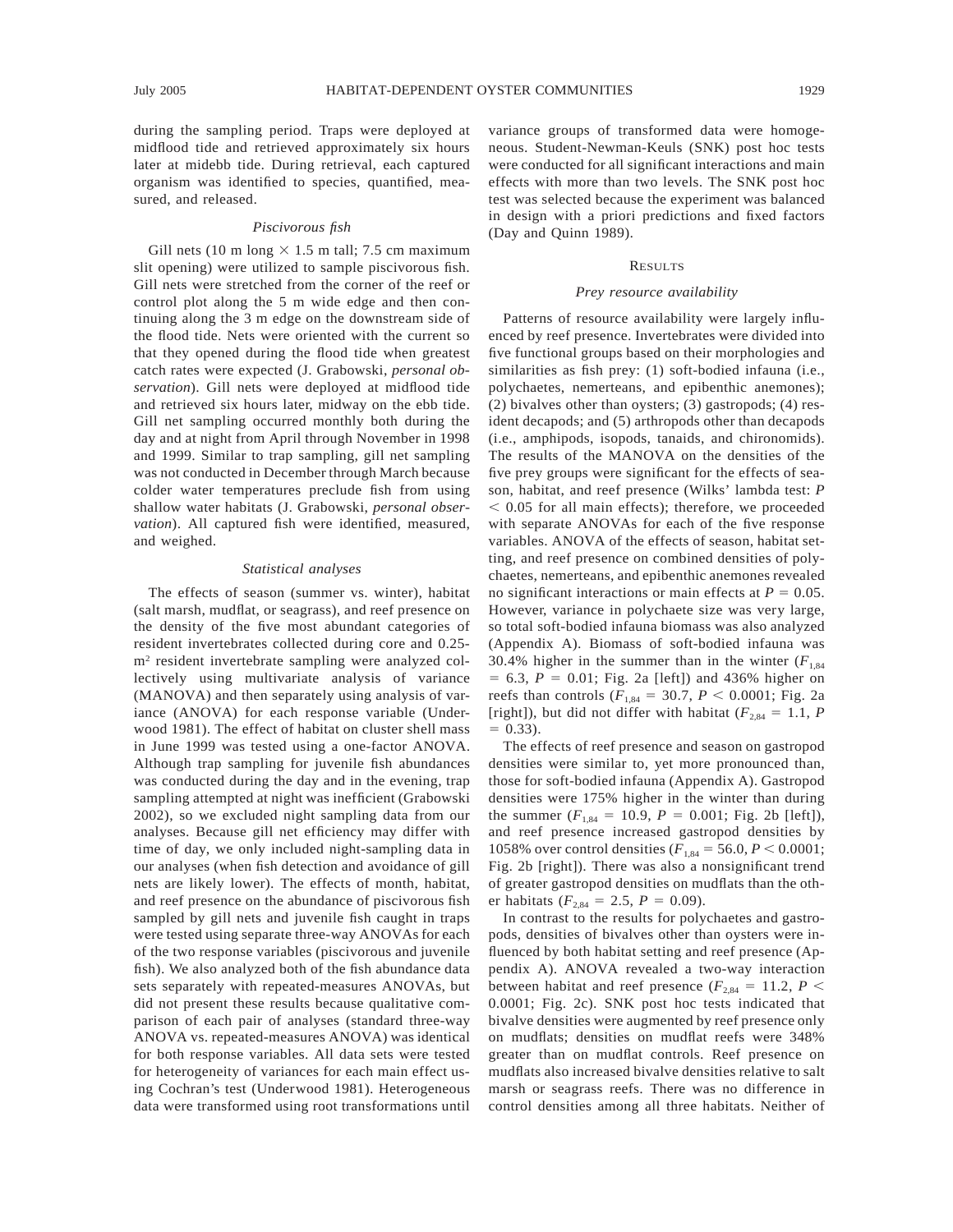

FIG. 2. Semiannual sampling for resident invertebrates and reef cluster mass was conducted on reefs and controls in each of three habitats from December 1997 to June 1999 in Middle Marsh, North Carolina. Sampling was conducted with two pooled 0.25-m2 quadrats (gastropods, bivalves other than oysters, resident decapods, and reef cluster mass) and 15 cm diameter core samples (soft-bodied infauna and resident arthropods other than decapods) per reef and control during each sampling period. All values are means + sE. (a) The effects of season (left) and reef presence (right) on soft-bodied infaunal biomass (season,  $n = 48$  reefs and controls sampled in the winter or summer with cores; reef presence,  $n = 48$  reefs or controls sampled with cores). (b) The effects of season (left) and reef presence (right) on gastropod density ( $n = 48$  sets of quadrat samples). (c) The two-way interaction between habitat setting and reef presence on bivalve (other than oyster) density (*n* = 16 reef or control quadrat samples within each habitat setting). Significance levels (\* $P < 0.05$ ; NS,  $P > 0.05$ ) presented above bars are from Student-Newman-Keuls (SNK) post hoc tests conducted to explore the cause of the significant habitat  $\times$  reef interaction. (d) The two-way interaction between habitat setting and reef presence on the density of resident decapods  $(n = 16$  sets of quadrat samples). (e) The effect of reef presence on total arthropod (other than decapod) density  $(n = 48$ sets of core samples). (f) The effect of habitat on cluster mass  $(n = 4 \text{ reefs}$  sampled with quadrats within each habitat setting). SNK post hoc tests revealed that cluster mass was greatest on mudflat reefs and did not differ in the two vegetated habitats.

the other two-way interactions or the effect of season were significant (ANOVA, Appendix A).

Of the five prey functional groups, oyster reef augmentation was greatest for resident decapods. Xanthid crabs constituted 94.0% of resident decapods collected during  $0.25 \text{--} m^2$  excavation sampling for resident invertebrates, 99.9% of which resided within reef habitat. Decapod shrimp comprised 4.5% of resident decapods, 92.6% of which were on reefs. Of the remaining 1.5% of resident decapods, which consisted of nonxanthid crabs, 79.8% were found within reef habitat. There was an interaction between habitat and reef presence on the density of resident decapods (Appendix A;  $F_{2,84} = 5.7$ ,  $P = 0.005$ ; Fig. 2d). Resident decapod density was greater on reefs than on controls within all three habitats, and densities on controls did not differ among the three habitat settings. Mudflat reefs augmented the density of resident decapods more than either salt marsh or seagrass reefs, whereas densities were greater on salt marsh reefs than on seagrass reefs (SNK tests,  $P < 0.05$ ). Oyster reefs also enhanced densities of arthropods other than decapods. Amphipods comprised .95% of total amphipod, isopod, tanaid, and chironomid density captured in 15 cm diameter core samples. Densities of amphipods and associated organisms required fourth-root transformation to homogenize variances. Reef presence increased densities of amphipods and associated organisms by 344% over control sites  $(F_{1,84} = 40.1, P < 0.0001;$  Fig. 2e), whereas season  $(F_{1,84} = 0.1, P = 0.81)$  and habitat  $(F_{2,84} = 0.3, P = 0.3)$ 0.71) had no effect (Appendix A).

Habitat setting was an important determinant of cluster mass, which is an indirect measure of the relative habitat complexity of oyster reefs. Cluster mass (mean  $\pm$  se) ranged from 14.1  $\pm$  0.9 kg on mudflat reefs to 6.4  $\pm$  1.6 kg on salt marsh reefs and 5.0  $\pm$  1.6 kg on seagrass reefs. Cluster mass of mudflat reefs was greater than that of seagrass or salt marsh reefs (SNK tests,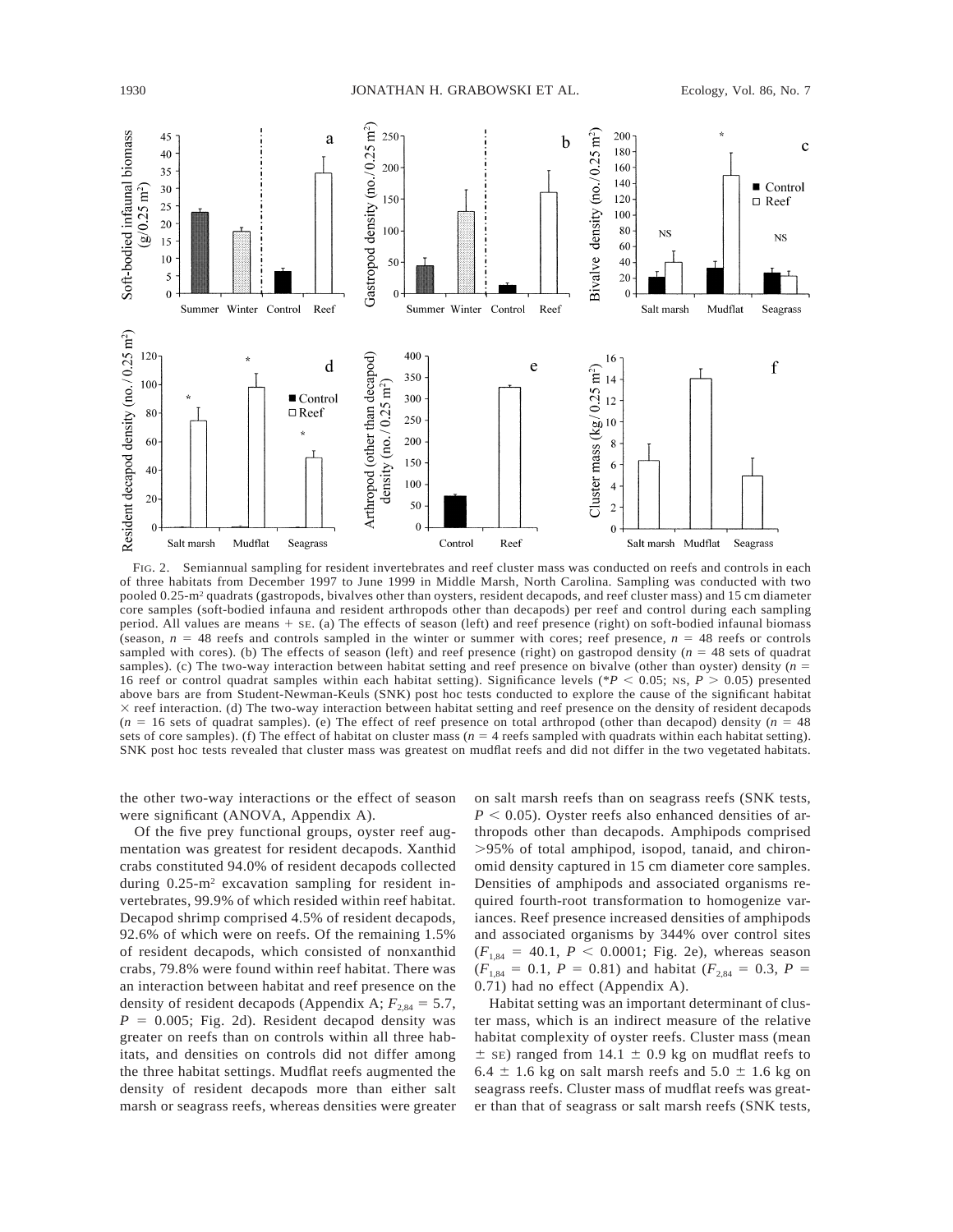

FIG. 3. Trap sampling was conducted monthly for juvenile fish from April to November in 1998 and 1999 on reefs and controls in each of three habitats in Middle Marsh, North Carolina. All values are means  $+$  se. (a) The two-way interaction between habitat and reef presence on the total abundance of juvenile fish  $(n = 64 \text{ reef or control sampling events conducted})$ with trap sets in each habitat setting). (b) The two-way interaction between month and habitat on total abundance of juvenile fish ( $n = 16$  reef and control sampling events conducted with trap sets in each habitat setting during each sampling month). Significance levels ( $*P < 0.05$ ; NS,  $P > 0.05$ ) presented above bars are from SNK post hoc tests conducted to explore the cause of each significant interaction.

 $P$  < 0.05 for both comparisons;  $F_{2,21} = 11.9$ ,  $P =$ 0.0003; Fig. 2f), but cluster mass of reefs within vegetated habitats did not differ from each other.

## *Juvenile fish*

The effect of oyster reefs on juvenile fish abundances varied among the three habitats. Juvenile pinfish (*Lagodon rhomboides*), pigfish (*Orthopristis chrysoptera*), killifish (*Fundulus* spp.), oyster toadfish (*Opsanus tau*), spot (*Leiostomus xanthurus*), gray snapper (*Lutjanus griseus*), spottail pinfish (*Diplodus holbrooki*), flounder (*Paralichthys* spp.), and gag grouper (*Mycteroperca microlepis*) collectively accounted for >95% of the total catch. There was a significant two-way interaction between habitat and reef presence (ANOVA,  $F_{2,336}$  = 9.2,  $P = 0.0001$ ; Appendix B; Fig. 3a). Reef presence increased the abundance of juvenile fish over control abundances only within the mudflat habitat. Abundances of juvenile fish on reefs did not differ among habitats, but seagrass and salt marsh controls had significantly greater abundances of juvenile fish than did mudflat controls.

ANOVA of juvenile fish abundance also revealed a significant two-way interaction between month and habitat ( $F_{14, 336} = 3.2$ ,  $P < 0.0001$ ; Appendix B; Fig. 3b). Juvenile fish abundance was greater in the seagrass than in the mudflat habitat in July, but did not differ during the other seven sampling months. In addition, juvenile fish abundance in the salt marsh habitat did not differ from the other two habitats during any of the eight sampling months. Juvenile fish abundances peaked from June to July in both of the vegetated habitats and between June and August in the mudflat habitat.

## *Piscivorous fish*

In contrast to the results for prey resources and juvenile fish, total abundance of piscivorous fish was not

augmented by oyster reefs. Twenty-two species of piscivorous fish were captured with gill nets, and the seven most common (ordered from most to least abundant) species were gulf flounder (*Paralichthys albigutta*), bluefish (*Pomatomus saltatrix*), Atlantic sharpnose sharks (*Rhizoprionodon terraenovae*), red drum (*Sciaenops ocellatus*), speckled trout (*Cynoscion nebulosus*), blacktip sharks (*Carcharhinus limbatus*), and southern flounder (*P. lethostigma*). Piscivorous fish abundances were greater during the night than during the day, whereas all other piscivorous fish abundance patterns (i.e., reef and habitat effects) were consistent between day and night sampling (Grabowski 2002). The only significant two-way interaction was between habitat setting and reef presence  $(F_{2, 240} = 4.2, P =$ 0.02; Appendix C; Fig. 4a). Piscivorous fish were more abundant on controls than on reefs within the mudflat habitat (SNK test,  $P < 0.05$ ), but did not differ with reef presence within salt marsh and seagrass habitats. Differences in abundances of piscivorous fish between mudflat reefs and controls were due to sharks and bluefish, which were common on mudflat controls but did not frequent mudflat reefs. Piscivorous fish abundance on controls did not differ among habitats, whereas the abundance of piscivorous fish on reefs was greater within the seagrass habitat than on reefs located in salt marsh or mudflat habitats. Bluefish, flounder, sharpnose sharks, red drum, and speckled trout were all more common on seagrass reefs than on reefs in the other habitats. Finally, piscivorous fish were more abundant in July than in all other months ( $F_{7,240} = 3.5$ ,  $P =$ 0.002; Appendix C; Fig. 4b). Abundance of piscivorous fish was also greater in September than in November, but abundances of piscivorous fish in all remaining months did not differ from each other or from September or November.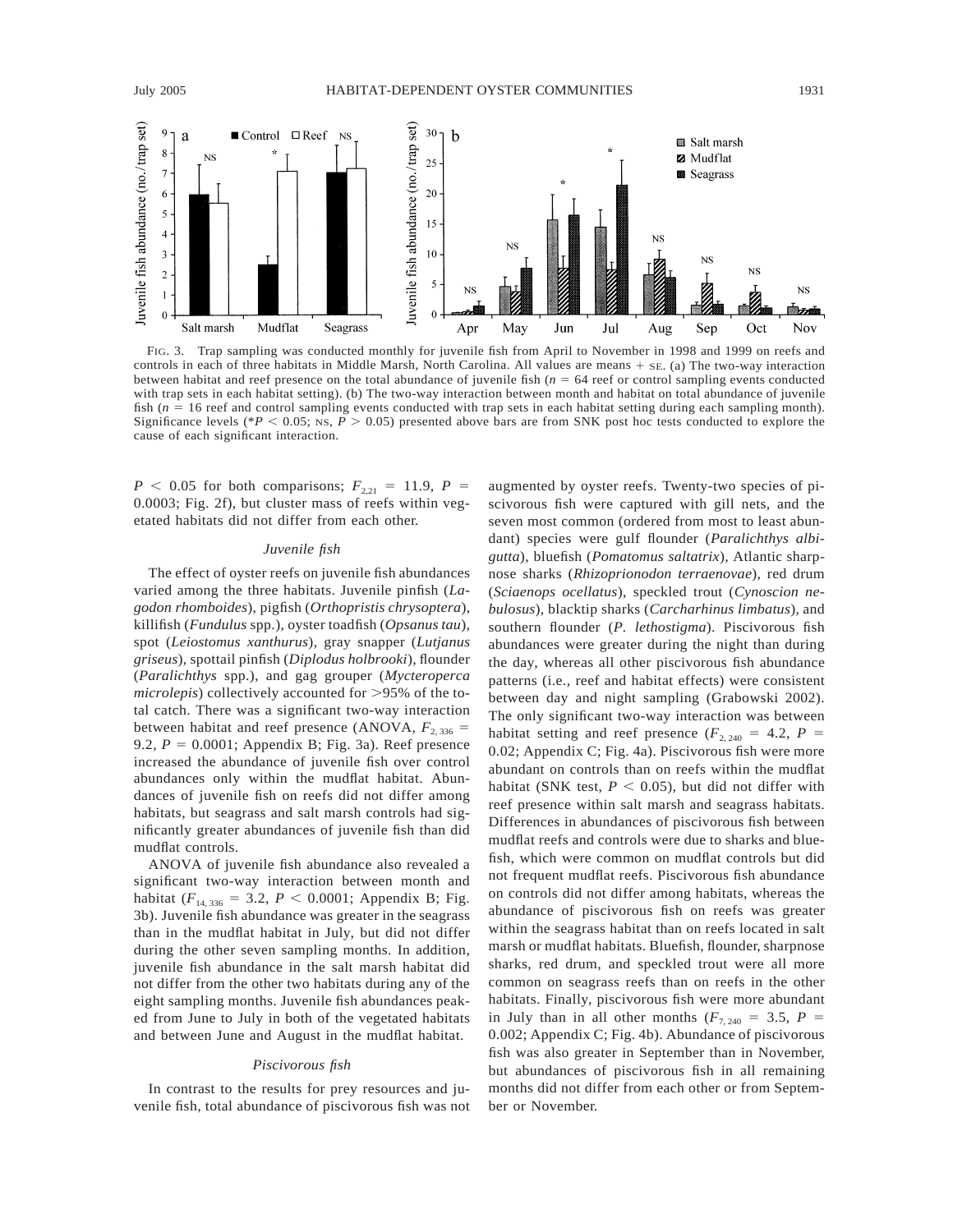

FIG. 4. Gill net sampling for piscivorous fish was conducted monthly from April to November in 1998 and 1999 on reefs and controls in each of three habitats in Middle Marsh, North Carolina. Values are means + SE. (a) The two-way interaction of habitat and reef presence on total abundance of piscivorous fish ( $n = 48$ ). Significance levels (\**P* < 0.05; NS, *P* > 0.05) presented above bars are from SNK post hoc tests conducted to explore the cause of the significant reef  $\times$  habitat interaction. (b) The effect of month on total abundance of piscivorous fish  $(n = 36)$ .

# **DISCUSSION**

The context dependency of trophic interactions and habitat quality are increasingly recognized by ecologists. Yet coupling habitat heterogeneity and food web interactions poses a serious challenge to empirical and theoretical ecologists. In our study, oyster reef restoration was conducted to explore how the habitat setting in which an oyster reef is located influences community structure and consequently affects the provision of ecosystem goods and services. The habitat setting of an oyster reef impacts both resource availability and predator communities, as well as how these factors interact to mediate secondary production (i.e., juvenile fish abundance).

Oyster reef habitats are recognized for maintaining high densities of resident polychaetes, mollusks, and crustaceans (Arve 1960, MacKenzie 1979, Zimmerman et al. 2000, Lenihan et al. 2001). While restored oyster reefs in this study augmented the density of all five of the major functional groups of resident invertebrates, the habitat in which a reef is restored further influenced both bivalve and resident decapod densities. Increased bivalve and decapod densities on mudflat reefs may be due to the direct and indirect effects of higher current velocities in this habitat, as increased water velocity in oyster reef communities has been shown to enhance bivalve survivorship (S. Powers and J. H. Grabowski, *unpublished data*). Higher water flow could benefit bivalves and resident decapods directly by augmenting settlement rates or indirectly via decreasing predator detection and consumption of bivalves due to increasing dissipation of bivalve scent plumes (Zimmer-Faust and Tamburri 1994). Increased velocity rates on mudflats also may indirectly benefit bivalves and resident decapods by augmenting oyster growth from enhanced food delivery (Lenihan 1999), which increases structural complexity and refuge availability within the reef. Mudflat reefs contained significantly more cluster shell than reefs in either of the other two habitats, suggesting that oyster growth and survivorship is greatest on mudflats. Independent of flow velocity and reef structure,

mudflat reefs are isolated from vegetated habitats that are rich in blue crab predators, so that greater bivalve and resident decapod densities within mudflat reefs may also be a consequence of reduced access by blue crabs to these reefs (Micheli and Peterson 1999). Thus, whether an oyster reef is located in a mudflat or next to salt marsh and/or seagrass habitat influences the communities associated with reef habitat.

Lenihan et al. (2001) found that subtidal oyster reefs in North Carolina are rich in invertebrate prey and serve as important foraging grounds for several recreationally and commercially harvested species of juvenile and adult fish. While our study found that intertidal oyster reefs did not augment piscivorous fish abundances in any of three habitats, a number of the important finfish species associated with oyster reefs (e.g., speckled trout, gag grouper, and red drum) have experienced stock declines because of overharvesting and degradation or loss of spawning and nursery habitat (Swingle et al. 1984, National Marine Fisheries Service 1998). Individual abundances of each of these three species (in addition to flounder, bluefish, and sharpnose sharks) on seagrass reefs were equal to or greater than the other two reef types or seagrass controls, suggesting that oyster reefs located near seagrass beds might be important habitat for all of these species.

The size of our restored reefs could have limited our ability to detect whether highly mobile predator fish species utilize oyster reefs. Although Lenihan et al. (2001) documented that subtidal reefs augment adult fish abundances using moderately sized  $(\sim 20-30 \text{ m}^2)$ experimental reefs, they constructed more  $(\sim 100)$  reefs at their study sites in the Neuse River than we constructed in this study (H. S. Lenihan, *personal communication*). Determining whether intertidal oyster reefs influence adult predatory fish abundances may require restoring much larger reefs or more reef habitat (i.e., networks of small reefs), and should include consideration of how these factors affect the functional response of predatory fishes. It will also be difficult to assess more generally if these species are limited by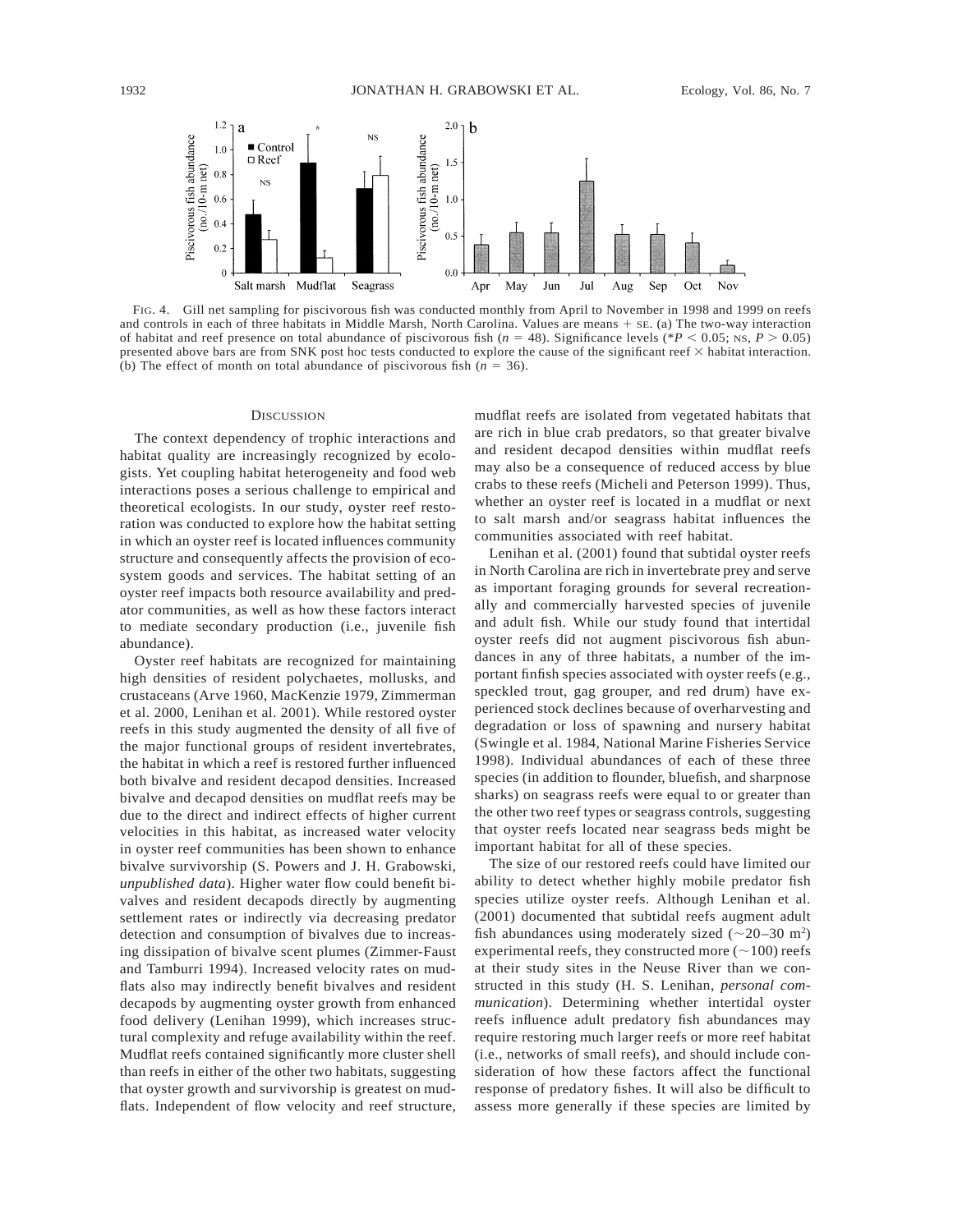reef habitat until restoration projects are conducted on much larger scales (e.g., basin-wide manipulations).

Polychaetes, bivalves, and resident decapods collectively account for  $>90\%$  of the diet of juvenile fish within temperate estuaries (Grabowski 2002). Although oyster reefs augmented abundances of most of these prey items in all three habitats, juvenile fish abundances increased only in mudflat reefs. The lack of a response among juvenile fish to increased prey resources in either of the vegetated habitats suggests that bottom-up control may not be driving community dynamics in this system. However, because mudflat reefs increased bivalve and resident decapod densities relative to reefs in vegetated areas, it is also possible that these functional groups are an important component of bottom-up control. In addition to augmenting prey resources, the increased structural complexity of mudflat oyster reefs relative to vegetated reefs may contribute to enhanced abundances of juvenile fish observed in the mudflat habitat by providing greater refuge from predators. Alternatively, oyster reefs may be functionally redundant to existing seagrass beds and salt marshes as habitat for juvenile fish when located adjacent to them, because these vegetated habitats also offer greater prey densities and refuge availability than is provided by mudflat habitat without oyster reefs (Summerson and Peterson 1984, Irlandi and Crawford 1997, Rozas and Minello 1997).

Mudflat reefs decreased the abundance of piscivorous fish relative to mudflat control sites, indicating that release from top-down control may also be an important determinant of juvenile fish abundances and food web dynamics in this system. By providing critical foraging and refuge habitat for juvenile fish in an otherwise unstructured environment, mudflat reefs may serve as nursery habitat for juvenile fish, a function that traditionally has been attributed only to seagrass beds and salt marshes (Thayer et al. 1978, Thayer et al. 1982). Restoring oyster reefs on mudflats could increase the amount of nursery habitat for juvenile fish, and as a result, increase secondary productivity of the estuary. However, if the amount of mud bottom habitat limits the foraging efficiency of juvenile sharks and bluefish, mudflat reefs could simultaneously decrease production of these piscivorous species.

Resident epifauna and infauna responded most dramatically to the presence of oyster reef habitat. For instance, the reef effect was highly significant and explained a large proportion of the variance for all five prey groups (Appendix A). Only bivalves responded more strongly to the interaction between reefs and landscape. Resident decapod densities on reefs regardless of habitat type were far greater than control densities, which is why the reef effect explains the vast majority of the variation in this analysis. Yet part of the reason the amount of variance in resident decapod abundances explained by habitat is relatively small is simply because the presence of a reef has such a dramatic effect on their abundances that any other factor will be dwarfed. Salt marsh and mudflat reefs increased resident decapod densities by 50% and 100% over sea grass reef densities. We feel these proportional increases are biologically significant, and thus support our claim that where a reef is restored matters, particularly when taken in context with the rest of the analyses. In addition to influencing bivalve densities, the habitat  $\times$  reef interaction explained a substantial proportion of the variance in juvenile fish and piscivorous fish abundances (Appendices A, B, and C). Oyster reefs generally increase prey resources, but the effect of habitat setting on oyster reef community structure is important, especially when considering prey resources, juvenile fish, and adult fish collectively.

Our results suggest that colonization of oyster reefs occurs rapidly because the interaction between season/ month and reef was never significant. Previous studies of restored oyster reefs have also documented rapid response to created reefs (Coen et al. 1999, Lenihan et al. 2001, Peterson et al. 2003). Yet longer term studies of oyster reef succession should be conducted to assess if restored oyster reef functioning and delivery of ecosystem goods and services is consistent through time. Differences among prey communities within mudflat reefs vs. the other two reef habitats could be due to the faster rates at which oysters are growing if resident prey densities scale with oyster reef growth. If reefs in vegetated habitats compensate for initially slower growth rates and eventually achieve levels of complexity equivalent to mudflat reefs, differences among reef communities in the three habitats could decrease over longer time scales. However, revisiting our experimental reefs in 2002 determined that mudflat reefs still contain substantially more cluster shell than reefs in either of the other two habitats (Grabowski, *unpublished data*). Comparison of restored reef communities with those of natural reefs would enhance our understanding of the timing of reef colonization. Unfortunately, natural reefs have been severely degraded by oyster harvesting efforts throughout the southeastern United States.

In balancing the trade-off between predator risk and resource availability, organisms will often avoid habitats rich in resources that are also rich in predators (Sih 1980, Abrams 1982, Werner et al. 1983). Yet previous investigations have illustrated the importance of understanding how animal behavior and mobility influence patterns of prey mortality (Underwood and Denley 1984, Peterson 1991, Micheli 1997). Isolation of a reef from vegetated habitats may afford use by more mobile intermediate predators such as juvenile fish, but remain inaccessible to others that require vegetated corridors to move between habitats (i.e., blue crabs; Micheli and Peterson 1999). Collectively, Micheli and Peterson (1999) and this study suggest that animal mobility is a key determinant in whether intermediate predators will traverse high-risk, resource-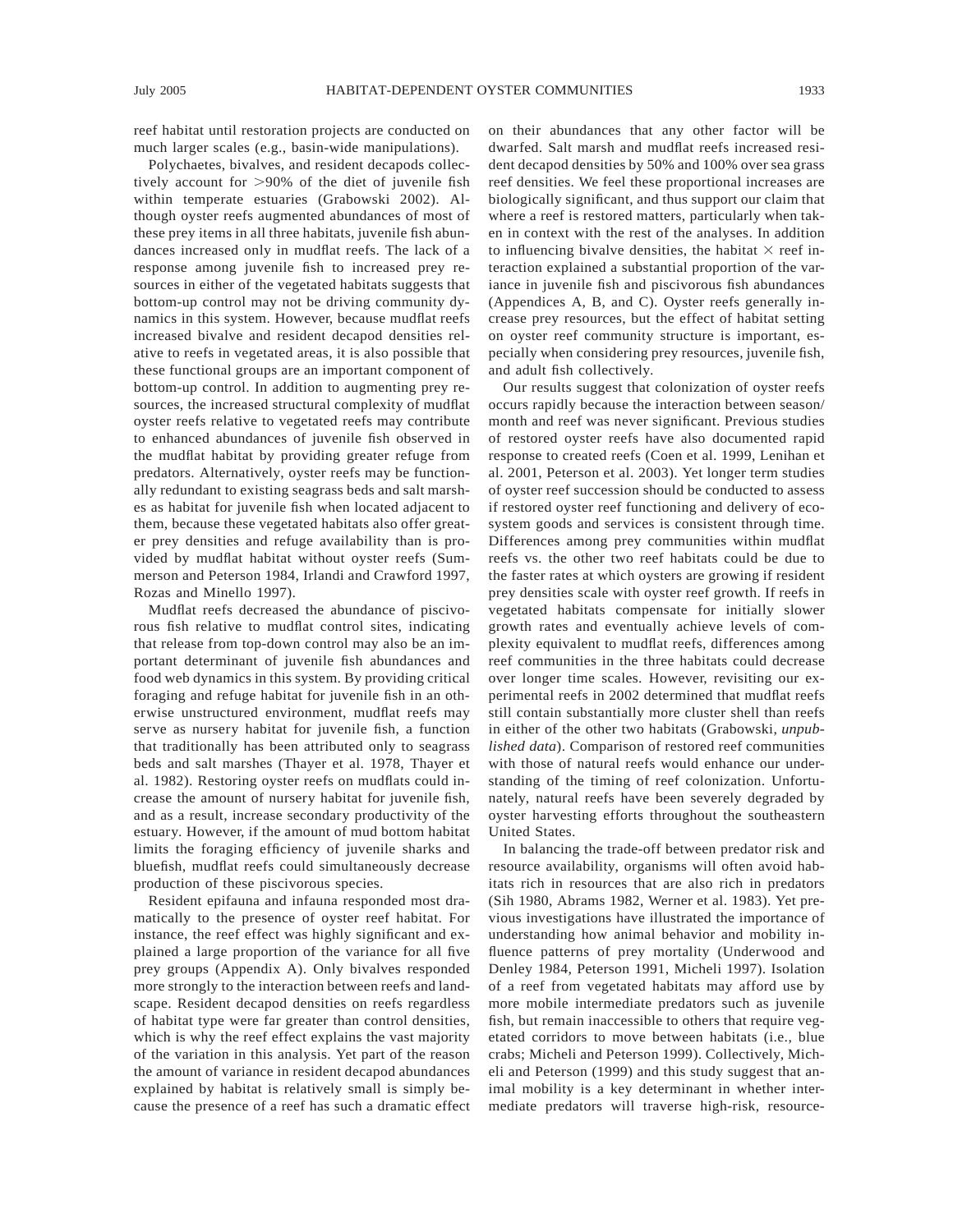poor habitats to access relatively isolated habitat patches rich in prey resources. Therefore, organism mobility combined with the habitat setting of a particular habitat can strongly influence the value of that habitat as foraging grounds or refuge.

Oyster reefs are an important component of estuaries that are rich in resident prey as well as of potential importance as juvenile and adult fish habitat. Given that habitat restoration efforts are being implemented faster than the conceptual foundation for the field is being developed (Allen et al. 1997), studies that address how restoration influences ecological interactions and ecosystem functioning are critical. Restoration of oyster reefs is justified by ancillary benefits to fisheries, but our results show that the magnitude and even the existence of these benefits are highly dependent on the habitat in which the restoration occurs. Further investigations should consider how habitat scale processes influence variation in species interactions and their consequences for our general understanding of community structure. Such studies will continue to increase our conceptual understanding of the factors that mediate community structure within ecosystems, which subsequently will increase our ability to model and manage these systems (Polis et al. 1997).

## **ACKNOWLEDGMENTS**

Special thanks to Traci Bullock, Carter Ingram, Rusty Day, Rachael Wagaman, Norma Houston, Kevin Sullivan, Adam Baukus, Phil Levin, Hunter Lenihan, Sean Powers, David Meyer, Stacy Davis, Dale Gardner, Joe Purifoy, Glenn Safrit, Braxton Tesh, Adrian Whichard, and Hugh Porter for assistance in the field and laboratory working on this project. Thanks to the North Carolina Division of Marine Fisheries (Jeff French and Mike Marshall in particular) for donating and barging in shell, as well as to the numerous technicians and doctoral students who also assisted with construction of reefs in July of 1997. Thanks to Susan Lovelace and Steve Ross for their support of this research project within the Rachel Carson-NC-NERRS. Charles H. Peterson, Larry Crowder, Niels Lindquist, John Bruno, Bob Conrad, Jeb Byers, Jay Stachowicz, and two anonymous reviewers provided comments that greatly enhanced the manuscript. Financial support was provided for this project by the NOAA-NERRS Graduate Research Fellowship Program (NOAA award Number 97- 040-NOC) and the North Carolina Fishery Resource Grant Program (FRG Project Number 97-EP-06 and 98-EP-16).

## LITERATURE CITED

- Abrams, P. A. 1982. Functional responses of optimal foragers. American Naturalist **120**:382–390.
- Allen, E. B., W. W. Covington, and D. A. Falk. 1997. Developing a conceptual basis for restoration ecology. Restoration Ecology **5**:275.
- Arve, J. 1960. Preliminary report on attracting fish by oystershell planting in Chincoteague Bay, Maryland. Chesapeake Science **1**:58–65.
- Bahr, L. M., and W. P. Lanier. 1981. The ecology of intertidal oyster reefs of the South Atlantic Coast: a community profile. FWS/OBS-81/15, U.S. Fish and Wildlife Service, Washington, D. C., USA.
- Beck, C. W., and B. D. Watts. 1997. The effect of cover and food on space use by wintering Song Sparrows and Field Sparrows. Canadian Journal of Zoology **75**:1636–1641.
- Belisle, M., and A. Desrochers. 2002. Gap-crossing decisions by forest birds: an empirical basis for parameterizing spatially-explicit, individual-based models. Landscape Ecology **17**:219–231.
- Bronstein, J. L. 1994. Our current understanding of mutualism. Quarterly Review of Biology **69**:31–51.
- Coen, L. D., M. W. Luckenbach, and D. L. Breitburg. 1999. The role of oyster reefs as essential fish habitat: a review of current knowledge and some new perspectives. American Fisheries Society Symposium **22**:438–454.
- Cowlishaw, G. 1997. Trade-offs between foraging and predation risk determine habitat use in a desert baboon population. Animal Behaviour **53**:667–686.
- Day, R. W., and G. P. Quinn. 1989. Comparisons of treatments after an analysis of variance in ecology. Ecological Monographs **59**:433–463.
- Grabowski, J. H. 2002. The influence of trophic interactions, habitat complexity, and landscape setting on community dynamics and restoration of oyster reefs. Dissertation. University of North Carolina at Chapel Hill, North Carolina, USA.
- Heithaus, M. R., and L. M. Dill. 2002. Food availability and tiger shark predation risk influence bottlenose dolphin habitat use. Ecology **83**:480–491.
- Hobbs, R. J., and J. A. Harris. 2001. Restoration ecology: repairing the Earth's ecosystems in the new millennium. Restoration Ecology **9**:239–246.
- Irlandi, E. A., and M. K. Crawford. 1997. Habitat linkages: the effect of intertidal saltmarshes and adjacent subtidal habitats on abundance, movement, and growth of an estuarine fish. Oecologia **110**:222–230.
- Jackson, J. B. C., et al. 2001. Historical overfishing and the recent collapse of coastal ecosystems. Science **293**:629– 638.
- Krupa, J. J., and A. Sih. 1998. Fishing spiders, green sunfish, and a stream-dwelling water strider: male–female conflict and prey responses to single versus multiple predator environments. Oecologia **117**:258–265.
- Lenihan, H. S. 1999. Physical-biological coupling on oyster reefs: how habitat structure influences individual performance. Ecological Monographs **69**:251–275.
- Lenihan, H. S., C. H. Peterson, J. E. Byers, J. H. Grabowski, G. W. Thayer, and D. R. Colby. 2001. Cascading of habitat degradation: oyster reefs invaded by refugee fishes escaping stress. Ecological Applications **11**:764–782.
- MacArthur, R. H., and E. R. Pianka. 1966. On optimal use of a patchy environment. American Naturalist **100**:603– 609.
- MacKenzie, C. L., Jr. 1979. Management for increasing clam abundance. Marine Fisheries Review **41**:10–22.
- Meyer, D. L., E. C. Townsend, and P. L. Murphy. 1996. Final report for the project the evaluation of restored wetlands and enhancement methods for existing restorations. NOAA, Silver Spring, Maryland, USA.
- Micheli, F. 1997. Effects of predator foraging behavior on patterns of prey mortality in marine soft bottoms. Ecological Monographs **67**:203–224.
- Micheli, F., and C. H. Peterson. 1999. Estuarine vegetated habitats as corridors for predator movements. Conservation Biology **13**:869–881.
- Mills, M. G. L., and M. L. Gorman. 1997. Factors affecting the density and distribution of wild dogs in the Kruger National Park. Conservation Biology **11**:1397–1406.
- National Marine Fisheries Service. 1998. Population assessment of the gag, *Mycteroperca microlepis*, from the southeastern United States. A report submitted to the South Atlantic Fishery Management Council, Charleston, South Carolina, USA.
- Peterson, C. H. 1991. Intertidal zonation of marine invertebrates in sand and mud. American Scientist **79**:236–249.